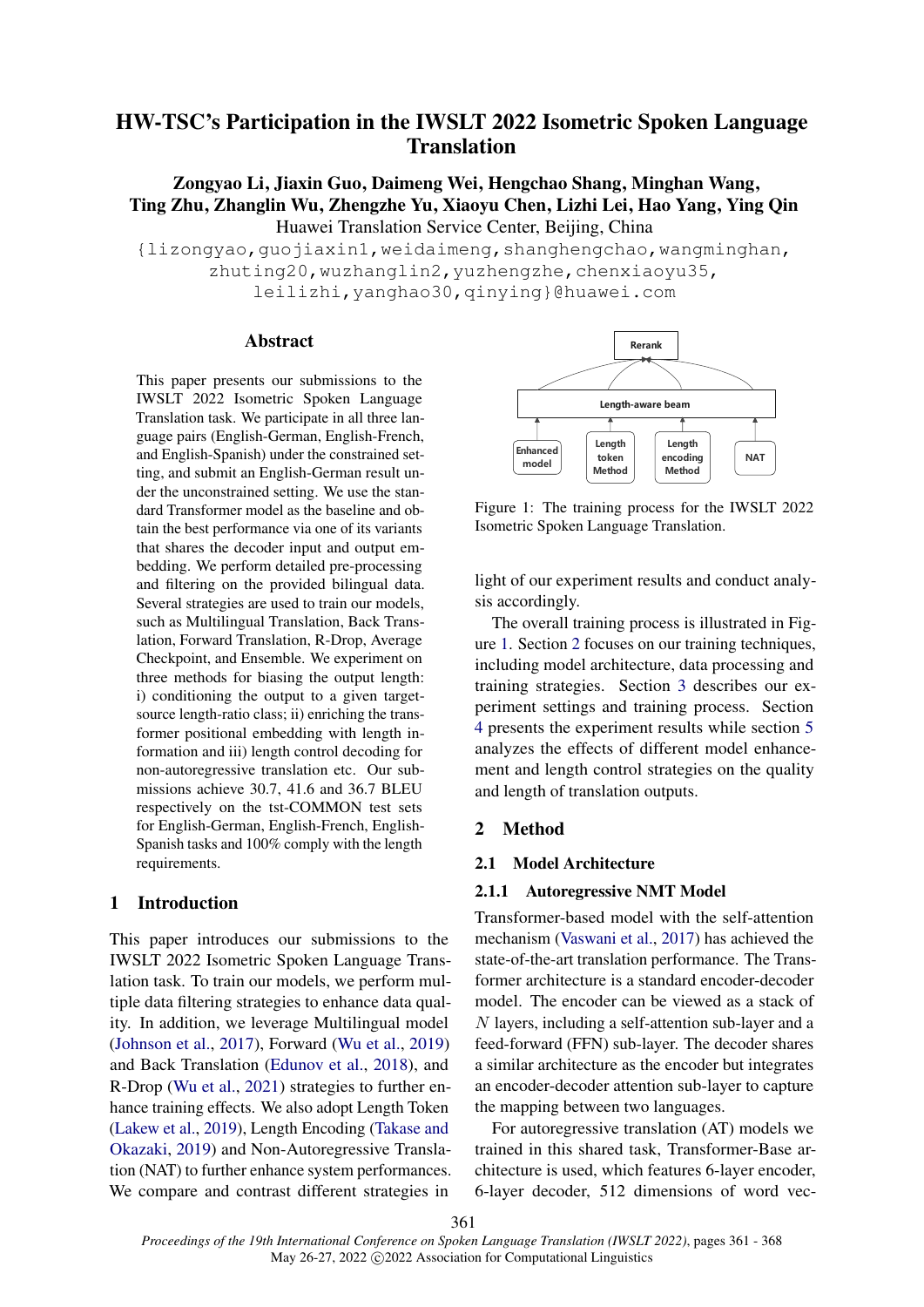tor, 2048-hidden-state, 8-head self-attention, postnorm, share decoder input, and output embedding.

#### 2.1.2 Non-autoregressive NMT Model

Non-autoregressive models generate all outputs in parallel and break the dependency between output tokens. For AT models, EOS (end of sentence) token is used to indicate the end of a sentence and thus determines the length of the sequence. On the contrary, for NAT models, the output length should be predicted in advance. We believe such mechanism is more suitable for this task.

CMLM [\(Ghazvininejad et al.,](#page-5-1) [2019\)](#page-5-1) adopts a masked language model to progressively generate the sequence from entirely masked inputs and has achieved stunning performance among nonautoregressive NMT models. HI-CMLM [\(Wang](#page-6-6) [et al.,](#page-6-6) [2021a\)](#page-6-6) extends CMLM using a novel heuristic hybrid strategy, i.e. fence-mask, to improve the translation quality of short texts and speed up early-stage convergence. In the constrained task, HI-CMLM is used, which features 6-layer encoder, 6-layer decoder, 512 dimensions of word vector, 1024-hidden-state, and 4-head self-attention.

AT and NAT models have distinctive superiorities and drawbacks in terms of performance and latency. We try to combine the two strategies into one model, hoping to leverage advantages of both. Diformer [\(Wang et al.,](#page-6-7) [2021b\)](#page-6-7) (Directional Transformer), with a newly introduced direction variable, is a unified framework that jointly models Autoregressive and Non-autoregressive settings into three generation directions (left-to-right, right-to-left and straight). It works by controlling the prediction of each token to have specific dependencies under that direction. In the unconstrained task, Diformer is used, which features 6-layer encoder, 6-layer decoder, 512 dimensions of word vector, 2048 hidden-state, and 8-head self-attention.

### 2.2 Data Processing and Augmentation

As for the constrained task, we use only the officially provided data, MuST-C v1.2. As for the unconstrained task, we additionally apply WMT2014 data to the English-German task for NAT model training.

#### <span id="page-1-1"></span>2.2.1 Data Filtering

We perform the following steps to cleanse all data:

• Filter out repeated sentences [\(Khayrallah and](#page-6-8) [Koehn,](#page-6-8) [2018;](#page-6-8) [Ott et al.,](#page-6-9) [2018\)](#page-6-9).

<span id="page-1-0"></span>

| Language pair Raw data Data filtering |        |        |
|---------------------------------------|--------|--------|
| en-de                                 | 229.7K | 211.1K |
| en-fr                                 | 275.1K | 253.9K |
| en-es                                 | 265.6K | 247.8K |

Table 1: Data sizes before and after filtering.

- Convert XML escape characters.
- Normalize punctuations using Moses [\(Koehn](#page-6-10) [et al.,](#page-6-10) [2007\)](#page-6-10).
- Delete HTML tags, non-UTF-8 characters, unicode characters and invisible characters.
- Filter out sentences with mismatched parentheses and quotation marks; sentences of which punctuation exceeds 30%; sentences with the character-to-word ratio greater than 12 or less than 1.5; sentences of which the source-to-target token ratio higher than 3 or lowers than 0.3; sentences with more than 120 tokens.
- Apply langid [\(Joulin et al.,](#page-6-11) [2016b,](#page-6-11)[a\)](#page-6-12) to filter sentences in other languages.
- Use fast-align [\(Dyer et al.,](#page-5-2) [2013\)](#page-5-2) to filter sentence pairs with poor alignment, and about 10% of the data is filtered out.

Data sizes before and after filtering are listed in Table [1.](#page-1-0)

#### <span id="page-1-2"></span>2.2.2 Data Diversification

[Nguyen et al.](#page-6-13) [\(2020\)](#page-6-13) introduce Data Diversification, a simple but effective strategy to enhance neural machine translation (NMT) performance. It diversifies the training data by using the predictions of multiple forward and backward models and then merging the generated text with the original dataset on which the final NMT model is trained.

In terms of back translation, we adopt top-k sampling to translate data (BT sampling). With regard to forward translation, we translate data using beam search. Through sampling, we ensure that the sizes of data generated by forward and back translation are relatively equal. In this paper, we refer to the combination of forward and backward translation sampling as FBTS.

Inspired by Iterative Joint Training [\(Zhang et al.,](#page-6-14) [2018\)](#page-6-14), we first adopt multiple copies of BT sampling data for model training in this task. Then, we further perform model augmentation training by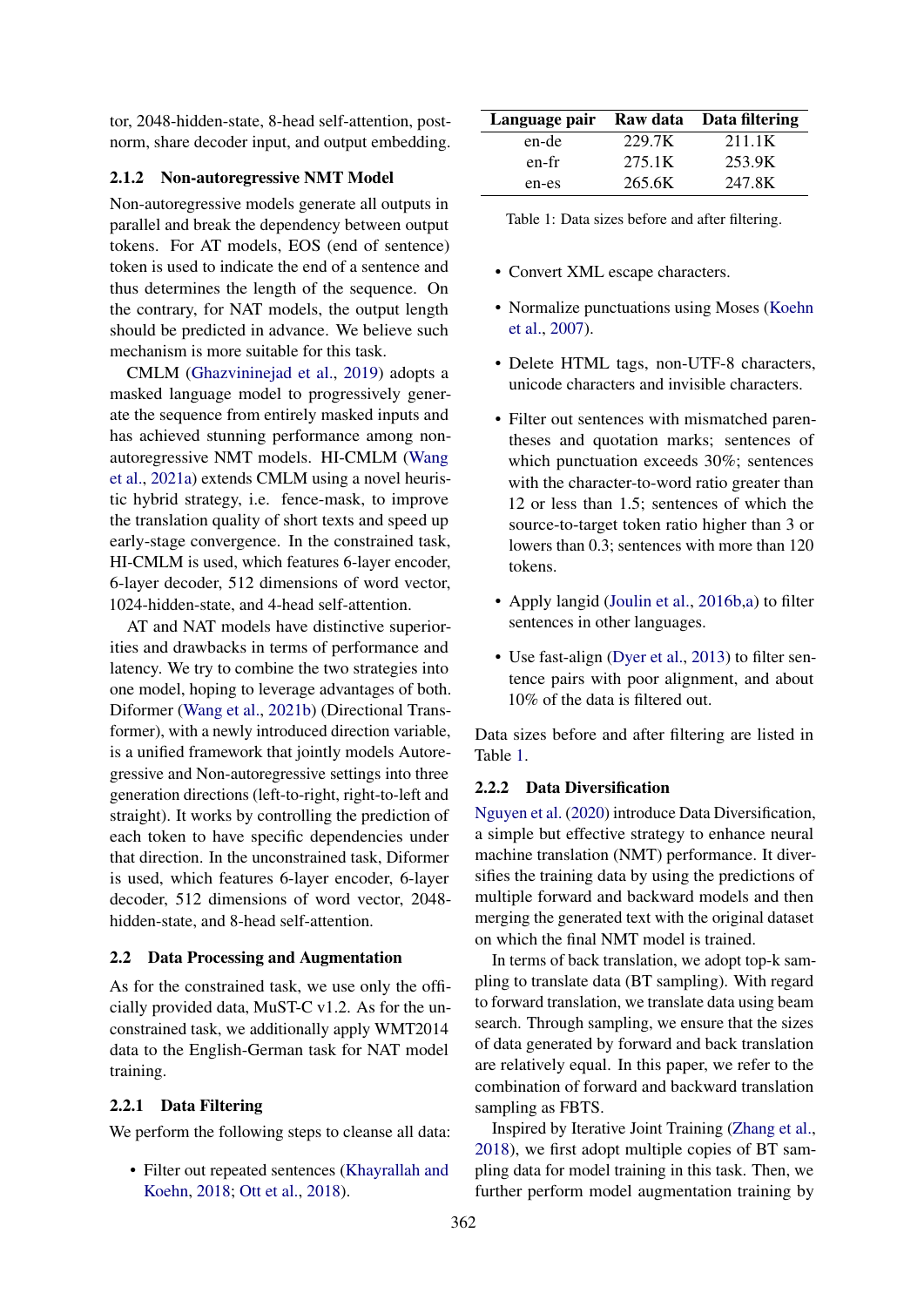merging multiple copies of FBTS data generated by the optimized model with the authentic bilingual data. Since model performance [\(Zhang et al.,](#page-6-15) [2019\)](#page-6-15) will be affected due to length control, we generate a great amount of synthetic parallel data to enrich data diversity, in hope of minimizing the effect of length control.

# 2.2.3 Data Distillation and Self-Distillation Mixup Training

Knowledge distillation trains a student model to perform better by learning from a stronger teacher model. This method has been proved effective for NAT models training by [Zhou et al.](#page-6-16) [\(2019\)](#page-6-16). In this work, we use enhanced AT models as teacher models to generate distilled data, and use selfdistillation mixup training [\(Guo et al.,](#page-6-17) [2021\)](#page-6-17) strategy to train the NAT student models.

## 2.3 Model Augmentation

# 2.3.1 Multilingual Model

[Johnson et al.](#page-6-0) [\(2017\)](#page-6-0) proposes a simple solution that uses a single neural machine translation model to translate across multiple languages, without architecture changes. The model introduces an artificial token at the beginning of the input sentence to specify the required target language. All languages use a shared vocabulary. No additional parameters are required. The experiments surprisingly show that such model design can achieve better translation qualities across languages. In the task, we use only constrained data of the particular language pair for training. Taking en2de as an example, we use only English-to-German and German-to-English data.

## 2.3.2 R-Drop Training

R-Drop [\(Wu et al.,](#page-6-2) [2021\)](#page-6-2) uses a simple dropout twice method to construct positive samples for comparative learning, significantly improving the experimental results in supervised tasks. We apply R-Drop with  $a = 5$  to regularize the model so as to prevent over-fitting.

# 2.3.3 Ensemble

Model ensemble is a widely used technique in previous WMT workshops [\(Garmash and Monz,](#page-5-3) [2016\)](#page-5-3), which enhances the performance by combining the predictions of several models at each decoding step. We train multiple models (generally four models) by shuffling training data and perform

ensemble decoding with the above models in the inference phase.

# 2.4 Output Length Control

As described in the task, we define length compliance (LC) as the percentage of translations in a given test set falling in a predefined length threshold of ±10% of the number of characters in the source sentence.

# <span id="page-2-0"></span>2.4.1 Length Token

[Lakew et al.](#page-6-3) [\(2019\)](#page-6-3) classify bi-text into three classes based on the target-to-source character ratio (LR) of each sample (s; t) pair. The labels are defined based on LR thresholds: short  $\langle 0.9 \times normal \times 1.1 \times long \text{ in }$ our experiment. We prepend the length token  $v \in \{short; normal; long\}$  at the beginning of the source sentence during training. The desired  $v$  is prepended on the input sentence during inference.

# <span id="page-2-1"></span>2.4.2 Length Encoding

[Takase and Okazaki](#page-6-4) [\(2019\)](#page-6-4) propose a simple but effective extension of sinusoidal positional encoding to constrain the length of outputs generated by a neural encoder-decoder model. We adopt the length-ratio positional encoding (LRPE) method mentioned in the paper. LRPE is expected to generate sentences of any length even if sentences of exact lengths are not included in the training data.

## <span id="page-2-2"></span>2.4.3 Length-control decoding for NAT

Traditional NAT models predict the output token numbers first and then generate all output tokens in parallel. Some prior work [\(Wang et al.,](#page-6-18) [2021c\)](#page-6-18) has analyzed how length prediction influences the performance of NAT. To further improve the length compliance, we propose length-control decoding (LCD), which sets the length of the target tokens as that of the source tokens. We assume that if the source and target sentences have the same number of tokens, their sentence lengths are also approximately the same.

## <span id="page-2-3"></span>2.4.4 Length-aware beam

In order to get better translation results, we generate n-best hypotheses with a multi-model ensemble. In this task, beam-size is set to 12, so that 12 candidate outputs are generated for one source sentence, among which we select the one that comply with the +-10% length requirements. The candidate output with the least loss value is selected when all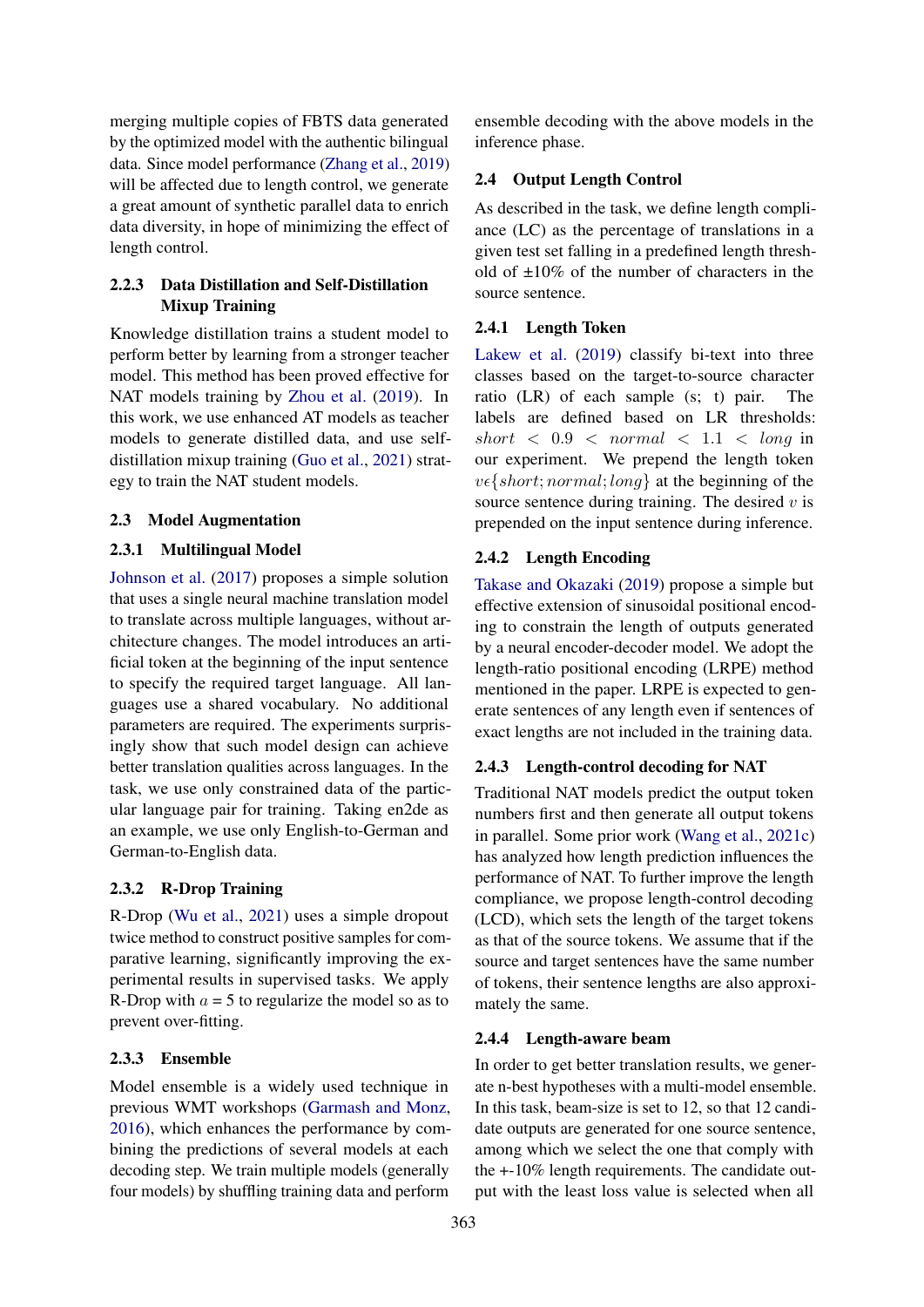the 12 outputs fail to meet the length requirement. This method is called length-aware beam (LAB).

## <span id="page-3-2"></span>2.4.5 Rerank

We try various strategies in our experiments. With LAB strategy, each model has its own trade off on quality and length control. We ensemble several models of which BLEU is better on tst-COMMON test sets to score all the candidate outputs. Based on the scores, we rerank the candidates to select the best one.

### <span id="page-3-0"></span>3 Settings

#### 3.1 Experiment Settings

We use the open-source fairseq [\(Ott et al.,](#page-6-19) [2019\)](#page-6-19) for training. BERTScore is used to measure system performances and the script officially provided is used to calculate the output lengths in the task. Each model is trained using 8 GPUs. The size of each batch is set to 2048, parameter update frequency to 2, and learning rate to 5e-4. The number of warmup steps is 4000, and the dropout is 0.3. We share vocabulary for source and target languages, and sizes of the vocabularies for English-German, English-French and English-Spanish are 30k, 27k, and 30k respectively. We use early stopping when validation loss stops improving and apply checkpoint averaging on last 5 checkpoints. In the inference phase, the beam-size is 12 and the length penalty is set to 0.6.

### 3.2 System Process

Our overall training strategy is to train a baseline model, conduct enhanced training with techniques such as multilingual translation, R-Drop, and data augmentation. After obtaining the optimized model, we add length token to the training data, adopt length encoding to the model, and use non-autoregressive decoding to control the output length. In addition, we ensemble multiple models to achieve the submitted results. Our training process is as follows:

- 1) We preprocess the training data using methods mentioned in section [2.2.1](#page-1-1) and train four models using Multilingual Translation and R-Drop strategies with shuffled training data.
- 2) We perform data augmentation as described in section [2.2.2.](#page-1-2) We train four models with bilingual data and BT sampling data generated by the models mentioned in step 1. Then,

we perform FBTS data augmentation on the basis of the enhanced models and train four more models. For the constrained setting, we use both source and target sides of the bilingual data to generate four copies of forward and backward translated pseudo bi-texts (one model generates one copy), respectively.

- 3) We add length token to authentic and synthetic parallel data as described in section [2.4.1,](#page-2-0) and train four models to ensemble. We also train a model using length encoding, as mentioned in section [2.4.2.](#page-2-1)
- 4) We train the NAT models using the method described in section [2.4.3](#page-2-2) with authentic bilingual data and synthetic parallel data generated in step 2).
- 5) We average the last five checkpoints and perform separate inference on each model, and then ensemble the models. We change length token (long, normal, short) for models using Length Token strategy to generate multiple results.
- 6) We use the method described in section [2.4.4](#page-2-3) and [2.4.5](#page-3-2) rerank hypotheses generated from models trained by different strategies to get the final results.

### <span id="page-3-1"></span>4 Experiment Result

Table [2](#page-4-1) lists the results of our submissions on the tst-COMMON test sets. The baseline models, trained on transformer-base architecture, achieve the poorest performances on BLEU and rather poor performance on LC. Our enhanced models (Enhanced), trained with data and model augmentation strategies, achieve the highest BLEU scores (33.3, 45.9, 37.1) but the lowest LC scores (36.9, 36.6, 57.9) on the three language pairs. Len-tok models are trained with Length Token strategy and the length token is set to normal, and an improvement on LC has been witnessed. Len-control decoding for nat models uses NAT Decoding. Length-aware beam strategy is demonstrated useful for all of the three types of models as we witness significant improvements on LC for those models by using the strategy. Rerank1 reranks hypotheses from the enhanced and Len-tok models; Rerank2 reranks hypotheses from the enhanced and len-control decoding for nat models; and Rerank3 reranks hypotheses from all of the three types of models. Accord-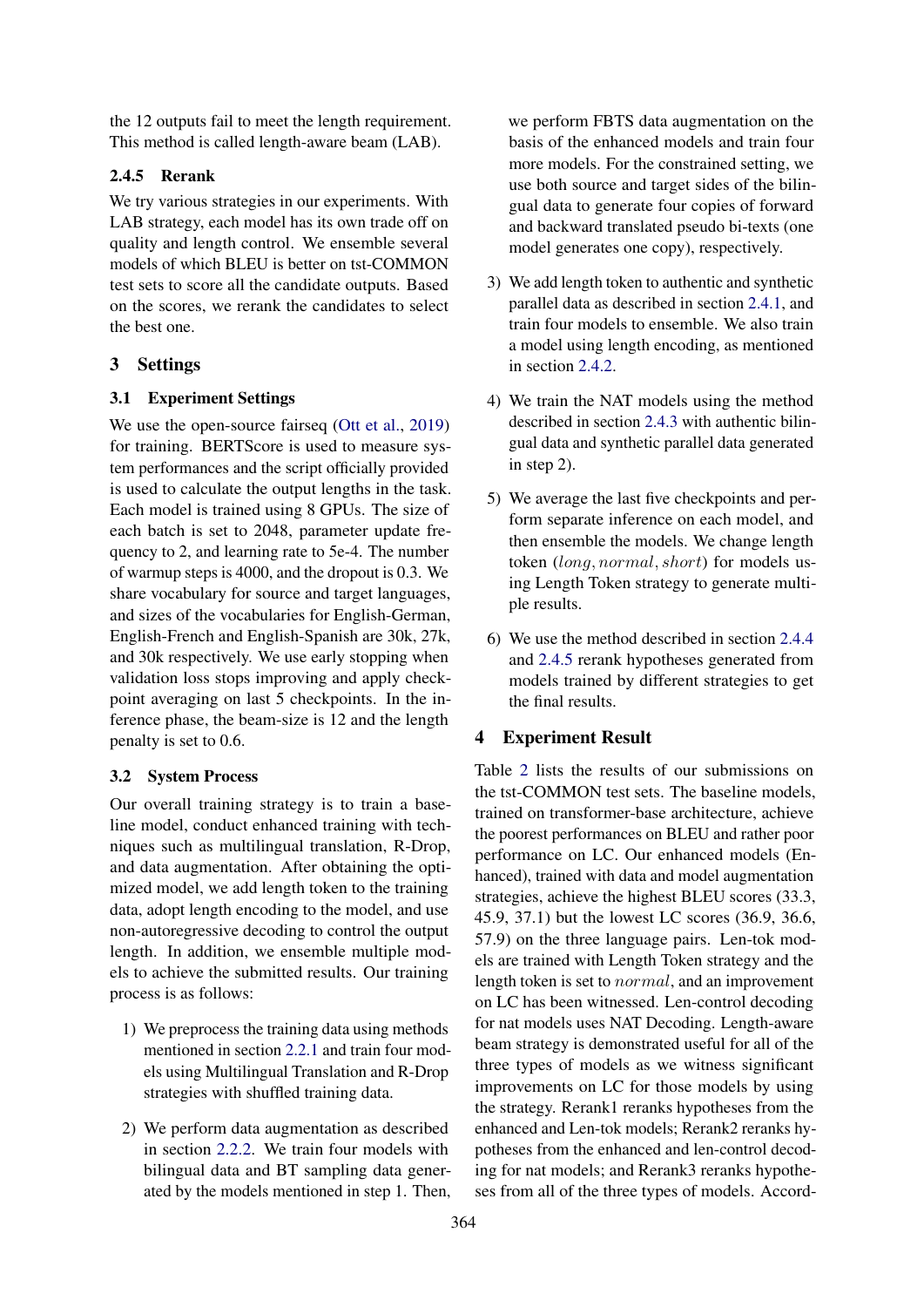<span id="page-4-1"></span>

| <b>Pairs</b>    |             | English-German |      |            | English-French |       |      | English-Spanish |             |       |      |      |
|-----------------|-------------|----------------|------|------------|----------------|-------|------|-----------------|-------------|-------|------|------|
| <b>System</b>   | <b>BLEU</b> | F1             | LR   | LC         | <b>BLEU</b>    | F1    | LR   | LC              | <b>BLEU</b> | F1    | I R  | LC   |
| <b>Baseline</b> | 28.9        | 0.828          | 1.12 | 41.0       | 35.6           | 0.812 | 1.22 | 33.1            | 30.5        | 0.809 | 1.11 | 44.0 |
| Enhanced        | 33.3        | 0.842          | 14   | 36.9       | 45.9           | 0.872 | 1.14 | 36.6            | 37.1        | 0.850 | .04  | 57.9 |
| $+LAB$          | 33.0        | 0.838          | 1.10 | 68.6       | 45.4           | 0.869 | 1.13 | 50.5            | 36.9        | 0.848 | 1.03 | 72.1 |
| Len-tok         | 32.1        | 0.835          | 1.06 | 54.7       | 44.1           | 0.866 | 1.09 | 49.1            | 36.8        | 0.848 | 1.02 | 66.8 |
| $+LAB$          | 31.2        | 0.830          | 1.04 | 80.8       | 42.9           | 0.859 | 1.07 | 73. s1          | 37.1        | 0.845 | 1.01 | 84.2 |
| <b>NAT</b>      | 30.4        | 0.829          | 1.04 | 83.5       | 42.3           | 0.848 | 1.05 | 82.3            | 36.1        | 0.830 | 1.01 | 89.9 |
| $+LAB$          | 29.8        | 0.826          | 1.05 | 89.0       | 41.6           | 0.848 | 1.05 | 87.3            | 35.9        | 0.833 | 1.01 | 93.7 |
| Rerank1         | 30.7        | 0.830          | 1.03 | 99.8       | 41.5           | 0.851 | 1.03 | 98.7            | 36.8        | 0.845 | 1.01 | 98.9 |
| Rerank2         | 29.9        | 0.829          | 1.02 | 100        | 40.9           | 0.849 | 1.02 | 100             | 36.0        | 0.844 | 1.01 | 100  |
| Rerank3         | 30.7        | 0.830          | .04  | <b>100</b> | 41.6           | 0.851 | 1.02 | 100             | 36.7        | 0.845 | 1.01 | 100  |

Table 2: Experimental results of our submitted system. (F1 is short for BERTScore F1.)

<span id="page-4-3"></span>

| Pairs         |             | English-German |       |      |             | English-French |             |      | English-Spanish |       |      |      |  |
|---------------|-------------|----------------|-------|------|-------------|----------------|-------------|------|-----------------|-------|------|------|--|
| <b>System</b> | <b>BLEU</b> | F1             | LR    | LC   | <b>BLEU</b> | F1             | $L_{\rm R}$ | LC   | <b>BLEU</b>     | F1    |      | LC   |  |
| Enhanced      | 33.0        | 0.838          | 1.10  | 68.6 | 45.4        | 0.869          | 1.13        | 50.5 | 36.9            | 0.848 |      | 72.1 |  |
| LT-normal     | 31.2        | 0.830          | 1.04  | 80.8 | 42.9        | 0.859          | 1.07        | 73.1 | 37.1            | 0.845 | 1.01 | 84.2 |  |
| LT-short      | 27.2        | 0.818          | 0.94  | 82.0 | 38.0        | 0.845 0.98     |             | 85.3 | 36.3            | 0.841 | 0.95 | 83.3 |  |
| LT-long       | 32.6        | 0.839          | 1 1 5 | 45.4 | 44.9        | 0.864          | 1.17        | 42.8 | 35.0            | 0.844 | 1.07 | 66.1 |  |
| <b>LRPC</b>   | 28.0        | 0.822          | 1.06  | 79.3 | 40.6        | 0.843          | 1.04        | 78.7 | 34.8            | 0.842 | 1.00 | 90.5 |  |

Table 3: The experimental results of length token and encoding method.

ing to our experiment results, Rerank3 achieves the best BLEU and BERTScore scores and 100% comply with the length requirement. For details about the blind-test results submitted, see appendix [A.](#page-6-20)

### <span id="page-4-0"></span>5 Analysis

# 5.1 Data Augmentation and Model Augmentation to Enhance Model **Performance**

Our experiment results demonstrate that model augmentation has positive effects on model performances. Table [4](#page-4-2) lists the BLEU scores on the tst-COMMON test sets. Compared with the baseline models, other models obtain much higher BLEU on English-German, English-French and English-Spanish tasks. Our experiment on English-German task shows that strategies such as multilingual translation, decoder input and output embedding (Tied-embed) sharing, R-Drop, BT sampling, and FBTS, have significant impact on translation quality. Meanwhile, ensemble strategy can only result in little improvement due to the limited size of the training data. The final BLEU scores of en2de, en2fr, and en2es are 33.3, 45.9, and 37.1 respectively.

<span id="page-4-2"></span>

| <b>Strategy</b> | En2de | En2fr | En <sub>2</sub> es |
|-----------------|-------|-------|--------------------|
| <b>Baseline</b> | 28.9  | 35.6  | 30.5               |
| +Tied-embed     | 29.5  |       |                    |
| +Multilingual   | 29.9  |       |                    |
| $+R-Drop$       | 30.6  | 43.0  | 34.3               |
| $+BT$ sampling  | 32.0  | 45.1  | 36.9               |
| +FBTS           | 33.1  | 45.9  | 37.0               |
| $+E$ nsemble    | 33.3  | 45.9  | 37.1               |

Table 4: The experimental results of Model Augmentation.

## 5.2 Length Token and Length Encoding to Control Output Length

Our experiment demonstrates that the length token method is useful to control the output length. In order to enrich the diversity of results, we decode models using token {short; normal; long} and LAB strategy, which correspond to LT-short, LT-normal and LT-long respectively. Table [3](#page-4-3) shows that LT-normal model has the best overall quality. LT-short model leads to significantly shortened outputs and poor performance. LT-long model generates long outputs with relatively good performance. The above results further illustrate the shortening the length of outputs is the root cause of translation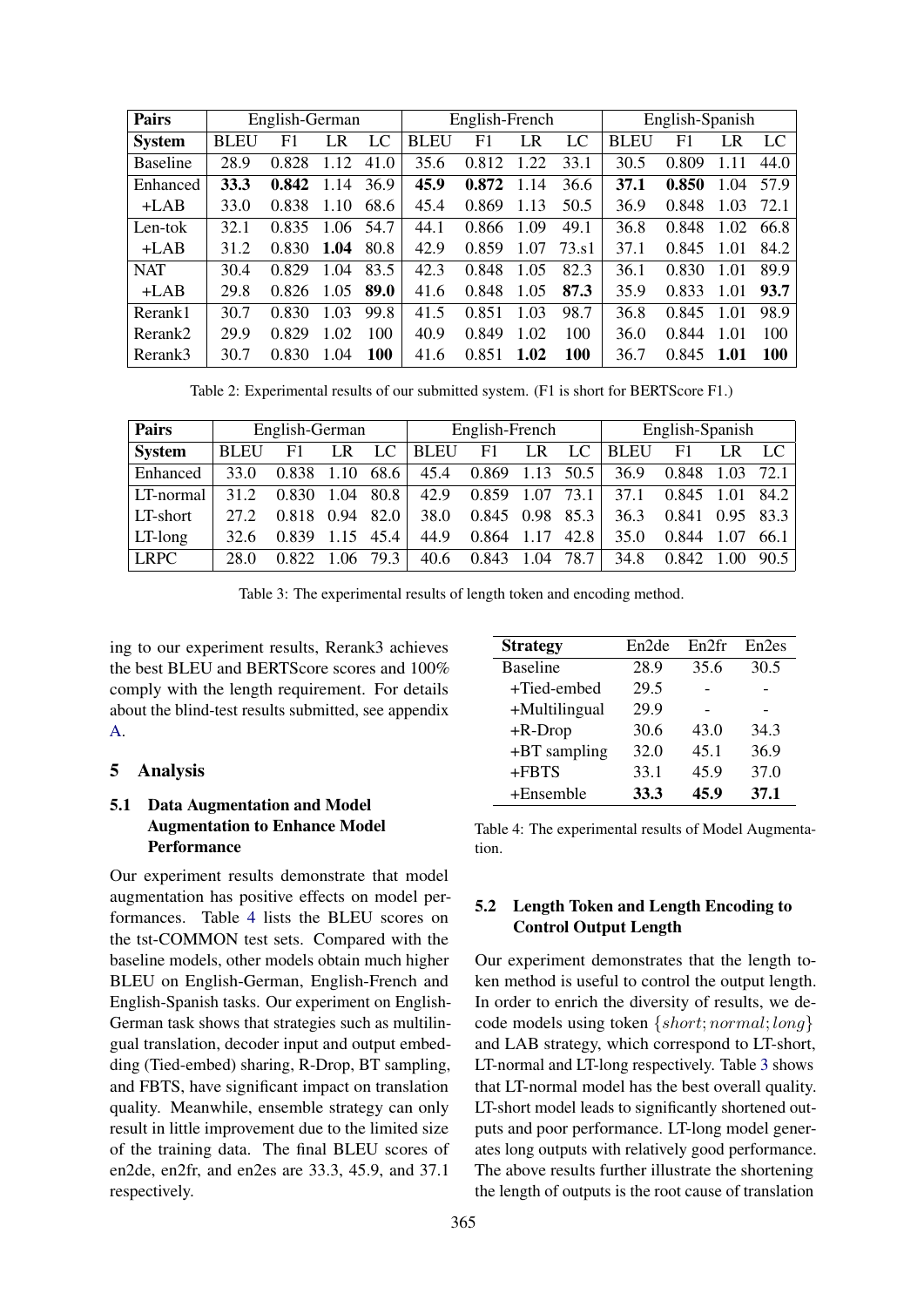<span id="page-5-4"></span>

| Pairs                    |             | English-German    |     |             | English-French           |                   |    |             | English-Spanish |                   |  |                          |
|--------------------------|-------------|-------------------|-----|-------------|--------------------------|-------------------|----|-------------|-----------------|-------------------|--|--------------------------|
| <b>System</b>            | <b>BLEU</b> | F1                | LR. | LC          | <b>BLEU</b>              | F1                | LR | LC          | <b>BLEU</b>     | F1                |  |                          |
| Enhanced                 | 33.3        | $0.842$ 1.14 36.9 |     |             | 45.9                     | 0.872             |    | 1.14 $36.6$ | 37.1            | $0.850$ 1.04 57.9 |  |                          |
| <b>NAT</b>               | 31.6        | $0.835$ 1.06 62.5 |     |             | 43.1                     | 0.860 1.08        |    | 60.6        | 36.6            | 0.837             |  | 68.0                     |
| $+LCD$                   | 30.4        | 0.829 1.04        |     | 83.5        | 42.3                     | $0.848$ 1.05 82.3 |    |             | 36.1            | 0.830             |  | 89.9                     |
| $+LAB$                   | 29.8        | $0.826$ 1.05 89.0 |     |             | 41.6                     | $0.848$ 1.05 87.3 |    |             | 35.9            | 0.833             |  | 93.7                     |
| <b>Unconstrained NAT</b> | 28.8        | 0.825             |     | $1.02$ 96.3 | $\overline{\phantom{a}}$ |                   |    |             |                 |                   |  | $\overline{\phantom{0}}$ |

Table 5: The experimental result of Length-control decoding for NAT.

<span id="page-5-5"></span>

| <b>Pairs</b>  |                 | English-German |                      |      |                 |  |  |  |  |
|---------------|-----------------|----------------|----------------------|------|-----------------|--|--|--|--|
| <b>System</b> | <b>Strategy</b> | <b>BLEU</b>    | F1                   | LR.  | $\overline{LC}$ |  |  |  |  |
| Enhanced      | LAB             | 33.0           | 0.838 1.10 68.6      |      |                 |  |  |  |  |
| LT-normal     | LAB             |                | 31.2 0.830 1.04 80.8 |      |                 |  |  |  |  |
| LT-short      | LAB             |                | 27.2 0.818 0.94 82.0 |      |                 |  |  |  |  |
| $LT$ -long    | LAB             | 32.6           | 0.839 1.15 45.4      |      |                 |  |  |  |  |
| <b>NAT</b>    | $LCD+LAB$       | 29.8           | 0.826 1.05 89.0      |      |                 |  |  |  |  |
| Rerank1       |                 | 30.7           | 0.830 1.03 99.8      |      |                 |  |  |  |  |
| Rerank3       |                 | 30.7           | 0.830                | 1.04 |                 |  |  |  |  |

Table 6: The experimental result of LAB and Rerank Method.

quality degradation. Although the LRPC method can dynamically adjust the length of the output, it negatively affects the translation quality, so we do not use the LRPC method in our submissions.

#### 5.3 NAT to Control Output Length

Our experiments show that the model trained with NAT strategy can predict the output length based on the source length, so it outperforms the model trained with AT strategy on LC measurement, but underperforms the AT model on BLEU measurement. Table [5](#page-5-4) illustrates that LCD strategy produces significantly improved LC scores but decreased BLEU scores. The LAB strategy leads to further improved LC scores but slightly decreased BLEU scores.

The unconstrained NAT model is trained along with the WMT14 English-German training data and fine-tuned with MuST-C. We witness significant improvements on LR and LC after increasing the data size. We believe data diversity is the reason for such improvement.

### 5.4 Effect of Length-aware beam and Rerank on Result

Table [2](#page-4-1) shows that all systems achieve much higher LC scores when they are trained using LAB strategy. However, table [6](#page-5-5) presents systems trained with

various output length controlling methods without the rerank. Models without reranking can only achieve 89% LC at most. 100% LC can only be achieved by reranking all the above systems to minimize the deterioration of translation quality.

#### 6 Conclusion

This paper presents HW-TSC's submission to IWSLT 2022 Isometric Spoken Language Translation Task. In general, we explore data and model augmentation methods, and achieve huge increases in BLEU scores when comparing with baseline models. In terms of length compliance, we use strategies such as Length Token, Length Encoding, NAT, Length-Aware Beam and Rerank. Our systems obtain 30.7, 41.6 and 36.7 BLEU respectively on the tst-COMMON test sets for English-German, English-French, English-Spanish tasks and 100% comply with the length requirements.

### References

- <span id="page-5-2"></span>Chris Dyer, Victor Chahuneau, and Noah A. Smith. 2013. [A simple, fast, and effective reparameteriza](https://www.aclweb.org/anthology/N13-1073/)[tion of IBM model 2.](https://www.aclweb.org/anthology/N13-1073/) In *Human Language Technologies: Conference of the North American Chapter of the Association of Computational Linguistics, Proceedings, June 9-14, 2013, Westin Peachtree Plaza Hotel, Atlanta, Georgia, USA*, pages 644–648.
- <span id="page-5-0"></span>Sergey Edunov, Myle Ott, Michael Auli, and David Grangier. 2018. [Understanding back-translation at](https://doi.org/10.18653/v1/d18-1045) [scale.](https://doi.org/10.18653/v1/d18-1045) In *Proceedings of the 2018 Conference on Empirical Methods in Natural Language Processing, Brussels, Belgium, October 31 - November 4, 2018*, pages 489–500.
- <span id="page-5-3"></span>Ekaterina Garmash and Christof Monz. 2016. Ensemble learning for multi-source neural machine translation. In *Proceedings of COLING 2016, the 26th International Conference on Computational Linguistics: Technical Papers*, pages 1409–1418.
- <span id="page-5-1"></span>Marjan Ghazvininejad, Omer Levy, Yinhan Liu, and Luke Zettlemoyer. 2019. Mask-predict: Parallel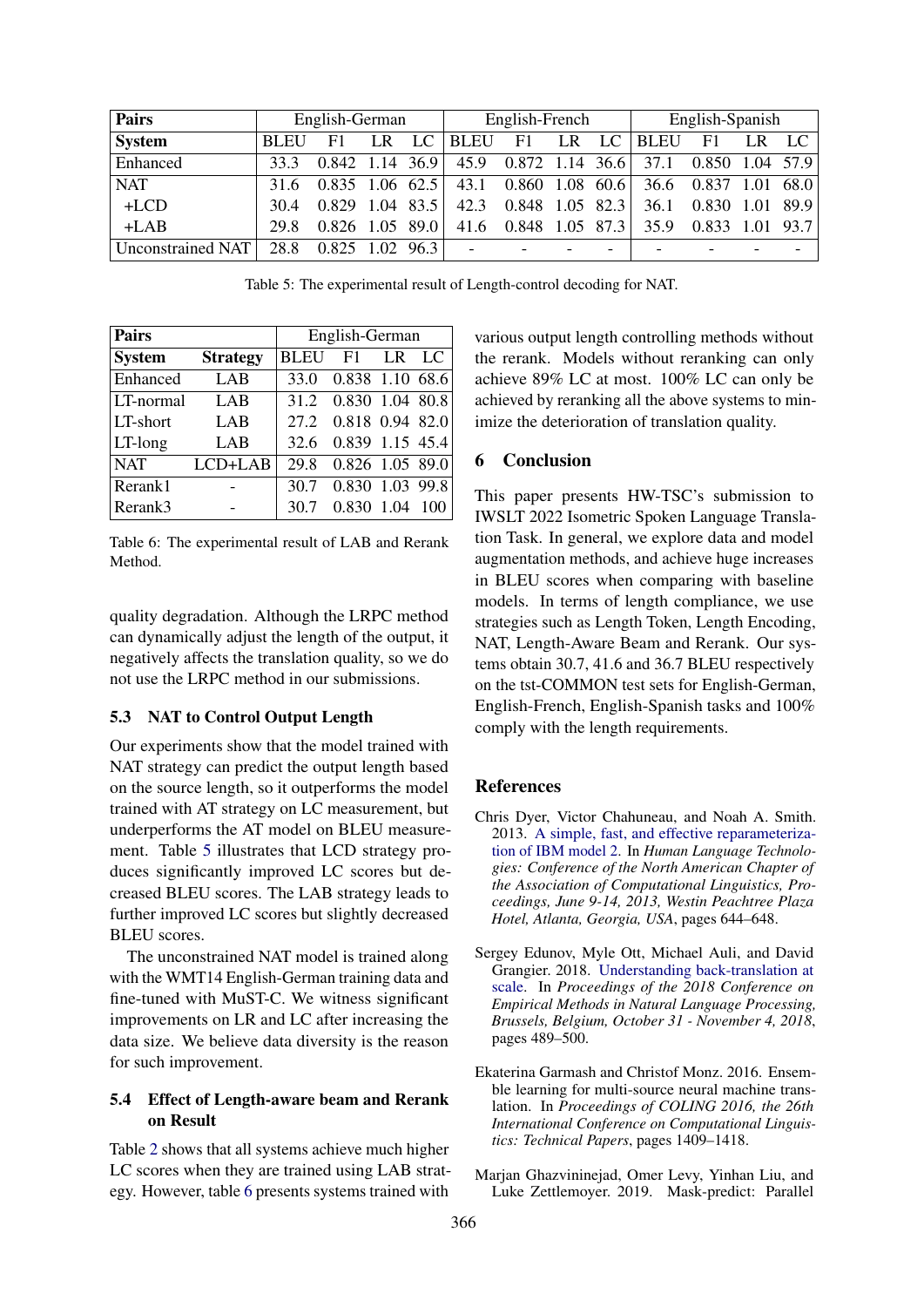decoding of conditional masked language models. *arXiv preprint arXiv:1904.09324*.

- <span id="page-6-17"></span>Jiaxin Guo, Minghan Wang, Daimeng Wei, Hengchao Shang, Yuxia Wang, Zongyao Li, Zhengzhe Yu, Zhanglin Wu, Yimeng Chen, Chang Su, Min Zhang, Lizhi Lei, Shimin Tao, and Hao Yang. 2021. [Self](http://arxiv.org/abs/2112.11640)[distillation mixup training for non-autoregressive](http://arxiv.org/abs/2112.11640) [neural machine translation.](http://arxiv.org/abs/2112.11640) *CoRR*, abs/2112.11640.
- <span id="page-6-0"></span>Melvin Johnson, Mike Schuster, Quoc V Le, Maxim Krikun, Yonghui Wu, Zhifeng Chen, Nikhil Thorat, Fernanda Viégas, Martin Wattenberg, Greg Corrado, et al. 2017. Google's multilingual neural machine translation system: Enabling zero-shot translation. *Transactions of the Association for Computational Linguistics*, 5:339–351.
- <span id="page-6-12"></span>Armand Joulin, Edouard Grave, Piotr Bojanowski, Matthijs Douze, Hérve Jégou, and Tomas Mikolov. 2016a. Fasttext.zip: Compressing text classification models. *arXiv preprint arXiv:1612.03651*.
- <span id="page-6-11"></span>Armand Joulin, Edouard Grave, Piotr Bojanowski, and Tomas Mikolov. 2016b. Bag of tricks for efficient text classification. *arXiv preprint arXiv:1607.01759*.
- <span id="page-6-8"></span>Huda Khayrallah and Philipp Koehn. 2018. On the impact of various types of noise on neural machine translation. *arXiv preprint arXiv:1805.12282*.
- <span id="page-6-10"></span>Philipp Koehn, Hieu Hoang, Alexandra Birch, Chris Callison-Burch, Marcello Federico, Nicola Bertoldi, Brooke Cowan, Wade Shen, Christine Moran, Richard Zens, et al. 2007. Moses: Open source toolkit for statistical machine translation. In *Proceedings of the 45th annual meeting of the association for computational linguistics companion volume proceedings of the demo and poster sessions*, pages 177–180.
- <span id="page-6-3"></span>Surafel Melaku Lakew, Mattia Di Gangi, and Marcello Federico. 2019. Controlling the output length of neural machine translation. *arXiv preprint arXiv:1910.10408*.
- <span id="page-6-13"></span>Xuan-Phi Nguyen, Shafiq Joty, Kui Wu, and Ai Ti Aw. 2020. Data diversification: A simple strategy for neural machine translation. *Advances in Neural Information Processing Systems*, 33:10018–10029.
- <span id="page-6-9"></span>Myle Ott, Michael Auli, David Grangier, and Marc'Aurelio Ranzato. 2018. Analyzing uncertainty in neural machine translation. In *International Conference on Machine Learning*, pages 3956–3965. PMLR.
- <span id="page-6-19"></span>Myle Ott, Sergey Edunov, Alexei Baevski, Angela Fan, Sam Gross, Nathan Ng, David Grangier, and Michael Auli. 2019. fairseq: A fast, extensible toolkit for sequence modeling. *arXiv preprint arXiv:1904.01038*.
- <span id="page-6-4"></span>Sho Takase and Naoaki Okazaki. 2019. Positional encoding to control output sequence length. *arXiv preprint arXiv:1904.07418*.
- <span id="page-6-5"></span>Ashish Vaswani, Noam Shazeer, Niki Parmar, Jakob Uszkoreit, Llion Jones, Aidan N Gomez, Łukasz Kaiser, and Illia Polosukhin. 2017. Attention is all you need. In *Advances in neural information processing systems*, pages 5998–6008.
- <span id="page-6-6"></span>Minghan Wang, Jiaxin Guo, Yuxia Wang, Yimeng Chen, Chang Su, Daimeng Wei, Min Zhang, Shimin Tao, and Hao Yang. 2021a. [HI-CMLM: improve CMLM](https://aclanthology.org/2021.inlg-1.16) [with hybrid decoder input.](https://aclanthology.org/2021.inlg-1.16) In *Proceedings of the 14th International Conference on Natural Language Generation, INLG 2021, Aberdeen, Scotland, UK, 20-24 September, 2021*, pages 167–171. Association for Computational Linguistics.
- <span id="page-6-7"></span>Minghan Wang, Jiaxin Guo, Yuxia Wang, Daimeng Wei, Hengchao Shang, Chang Su, Yimeng Chen, Yinglu Li, Min Zhang, Shimin Tao, and Hao Yang. 2021b. [Diformer: Directional transformer for neural](http://arxiv.org/abs/2112.11632) [machine translation.](http://arxiv.org/abs/2112.11632) *CoRR*, abs/2112.11632.
- <span id="page-6-18"></span>Minghan Wang, Guo Jiaxin, Yuxia Wang, Yimeng Chen, Su Chang, Hengchao Shang, Min Zhang, Shimin Tao, and Hao Yang. 2021c. [How length prediction influ](https://doi.org/10.18653/v1/2021.blackboxnlp-1.14)[ence the performance of non-autoregressive transla](https://doi.org/10.18653/v1/2021.blackboxnlp-1.14)[tion?](https://doi.org/10.18653/v1/2021.blackboxnlp-1.14) In *Proceedings of the Fourth BlackboxNLP Workshop on Analyzing and Interpreting Neural Networks for NLP*, pages 205–213, Punta Cana, Dominican Republic. Association for Computational Linguistics.
- <span id="page-6-2"></span>Lijun Wu, Juntao Li, Yue Wang, Qi Meng, Tao Qin, Wei Chen, Min Zhang, Tie-Yan Liu, et al. 2021. R-drop: regularized dropout for neural networks. *Advances in Neural Information Processing Systems*, 34.
- <span id="page-6-1"></span>Lijun Wu, Yiren Wang, Yingce Xia, Tao Qin, Jianhuang Lai, and Tie-Yan Liu. 2019. Exploiting monolingual data at scale for neural machine translation. In *Proceedings of the 2019 Conference on Empirical Methods in Natural Language Processing and the 9th International Joint Conference on Natural Language Processing (EMNLP-IJCNLP)*, pages 4207–4216.
- <span id="page-6-15"></span>Tianyi Zhang, Varsha Kishore, Felix Wu, Kilian Q Weinberger, and Yoav Artzi. 2019. Bertscore: Evaluating text generation with bert. *arXiv preprint arXiv:1904.09675*.
- <span id="page-6-14"></span>Zhirui Zhang, Shujie Liu, Mu Li, Ming Zhou, and Enhong Chen. 2018. Joint training for neural machine translation models with monolingual data. In *Thirty-Second AAAI Conference on Artificial Intelligence*.
- <span id="page-6-16"></span>Chunting Zhou, Graham Neubig, and Jiatao Gu. 2019. Understanding knowledge distillation in nonautoregressive machine translation. *arXiv preprint arXiv:1911.02727*.

#### <span id="page-6-20"></span>A Blind-test result

Table [7](#page-7-0) presents the blind-test results for our submissions. isometric-slt-01, 02, 03, and 04 indicates Rerank1, Rerank2, Rerank3, and unconstrained